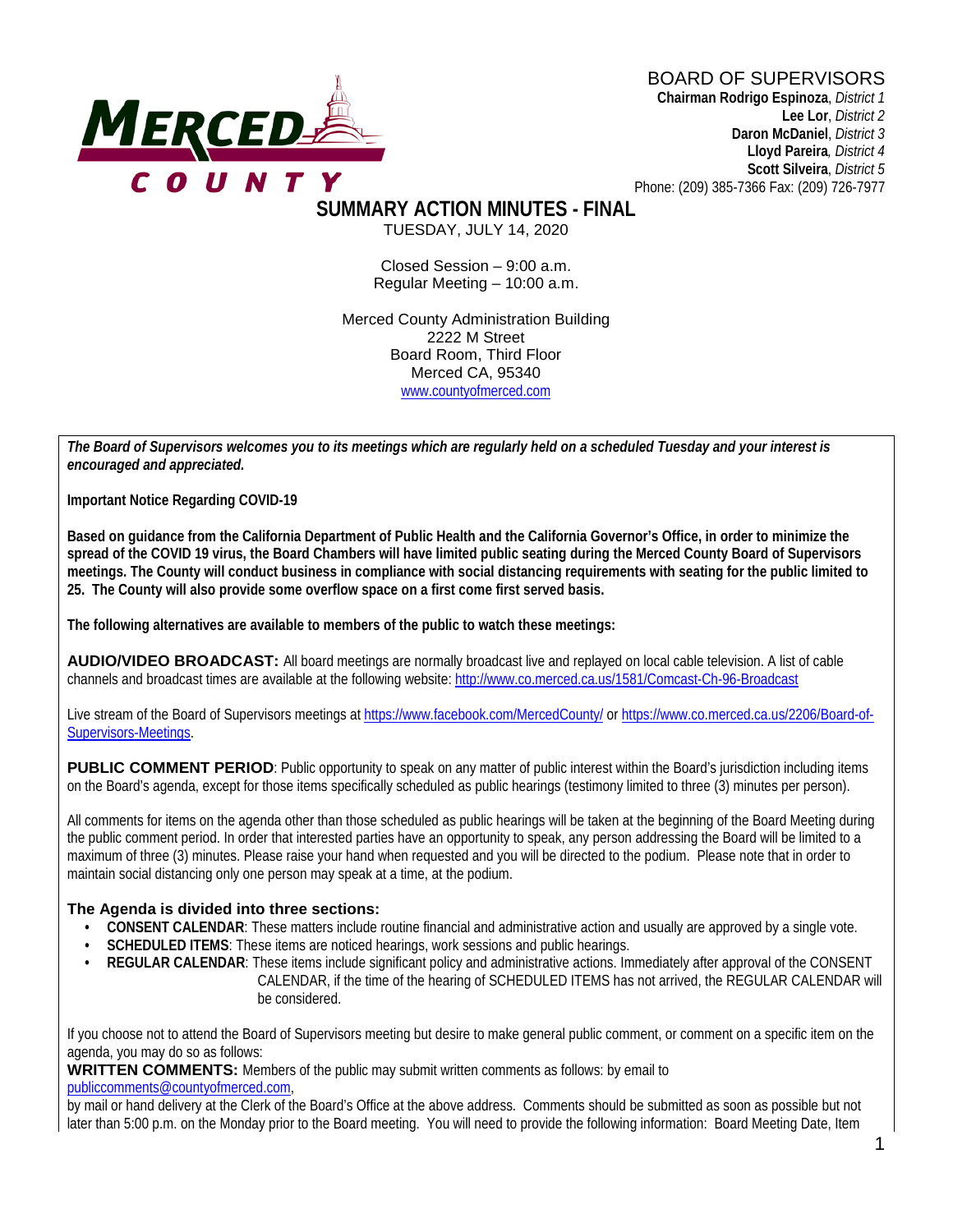Number, and your comments. Please submit a separate email for each item you are commenting on. Please be aware that public comments received that do not specify a particular agenda item will be made part of the record of proceedings as a general public comment. Written comments will be provided to the Board Members, and will be part of the record of the meeting, but will not be read during the meeting.

**PUBLIC HEARINGS:** Public opportunity to provide testimony is limited to three (3) minutes per person. Please raise your hand and you will be directed to the podium. Please note that in order to maintain social distancing only one person may speak at a time, at the podium.

**CLOSED SESSION**: This is the portion of the meeting conducted in private without the attendance of the public or press to discuss certain confidential matters specifically permitted by the Brown Act. The public will be provided an opportunity to comment on any matter to be considered in closed session prior to the Board adjourning into the closed session.

**BOARD AGENDA AND MINUTES:** Board agendas, minutes, and copies of items to be considered by the Board of Supervisors are posted on the Internet at least 72 hours preceding a Tuesday meeting at the following website: [www.countyofmerced.com](http://www.countyofmerced.com/) 

**REASONABLE ACCOMMODATIONS:** Persons who require accommodation for any audio, visual or other disability or Spanish or Hmong interpretation in order to review an agenda, or to participate in a meeting of the Board of Supervisors per the American Disabilities Act (ADA), may obtain assistance by requesting such accommodation in writing. Please address your written request to the Clerk of the Board, 2222 M Street, Merced, CA 95340 or telephonically by calling (209) 385-7366. Any such request for accommodation should be made at least 48 hours prior to the scheduled meeting for which assistance is requested.

*Spanish and Hmong interpreters are available.*

*Interpretes de espanol y hmong estan disponibles.*

*Peb muaj tug paab txhais lug Mev hab Hmoob.* 

## SCHEDULED ITEMS

## **9:00 A. M. THE PUBLIC IS INVITED TO SPEAK ON ANY ITEM ON THE AGENDA-TESTIMONY IS LIMITED TO THREE MINUTES PER PERSON**

### **CLOSED SESSION - CONFERENCE WITH LEGAL COUNSEL - EXISTING LITIGATION:**

It is the intention of the Board to meet in Closed Session concerning Existing Litigation pursuant to Government Code section 54956.9(d)(1):

1) State Farm Mutual Automobile Insurance Company v. Ryan Mcurdy Joesten, et al., Merced Superior Court Case No. 20CV-00171

## **CLOSED SESSION - CONFERENCE WITH LEGAL COUNSEL - SIGNIFICANT EXPOSURE TO LITIGATION:**

It is the intention of the Board to meet in Closed Session concerning significant exposure to litigation pursuant to Government Code Section 54956.9(d)(2): One Case

# **CLOSED SESSION - CONFERENCE WITH REAL PROPERTY NEGOTIATOR:**

It is the intention of the Board to meet in Closed Session concerning a Conference with Real Property Negotiator(s) Dana Hertfelder, Director of Public Works pursuant to Government Code Section 54956.8 as follows:

**Property:** APN #020-081-003 located on the southwest corner of Highway 33 and Fourth Street in the town of Gustine.

**Agency Negotiator:** Dana Hertfelder, Director of Public Works **Negotiation Parties:** City of Gustine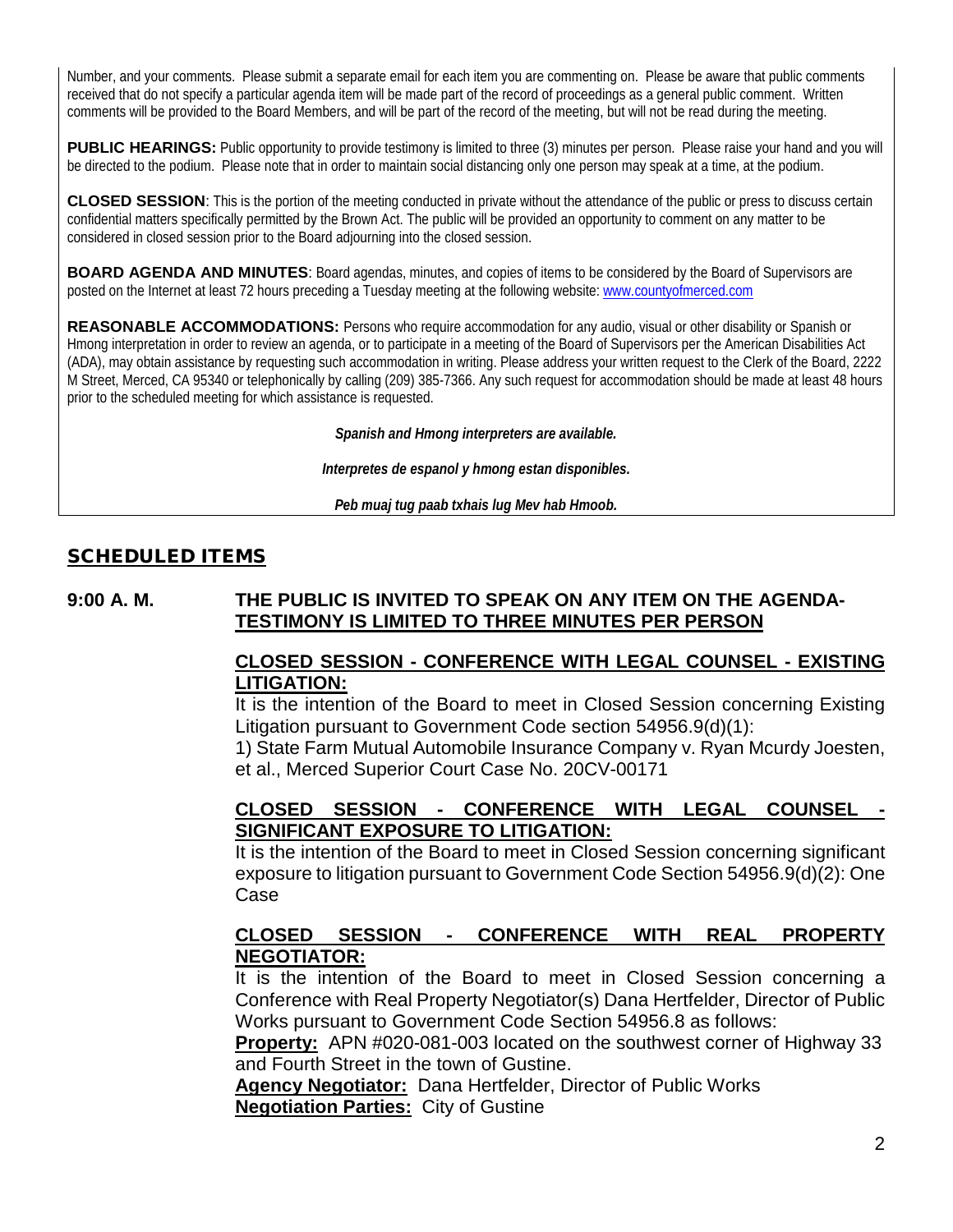**Under Negotiation:** To request authority to negotiate proposed value and sale.

#### **THE BOARD RECESSED AT 9:03 A.M. AND RECONVENED AT 10:00 A.M. WITH ALL MEMBERS PRESENT, AND THE CHAIRMAN ADVISED STAFF WAS GIVEN DIRECTION**

**GOVERNMENT CODE SECTION 54954.2 COMPLIANCE (LATE AGENDA ITEMS)**

**10:00 A. M. INVOCATION led by Supervisor Lloyd Pareira/PLEDGE OF ALLEGIANCE**

**PUBLIC OPPORTUNITY TO SPEAK ON ANY MATTER OF PUBLIC INTEREST WITHIN THE BOARD'S JURISDICTION INCLUDING ITEMS ON THE BOARD'S AGENDA, EXCEPT FOR THOSE ITEMS SPECIFICALLY SCHEDULED AS PUBLIC HEARINGS (TESTIMONY LIMITED TO THREE MINUTES PER PERSON)**

## *REVIEW BOARD ORDER – SEE PAGE 11*

## **APPROVAL OF CONSENT AGENDA CALENDAR (ITEMS #1 - 22)**

#### **COVID-19 UPDATE**

# *REVIEW BOARD ORDER – SEE PAGE 11*

#### **SCHEDULED ITEMS:**

### **DEPARTMENT OF PUBLIC WORKS - FIRST READING - PROPOSED ORDINANCE**

Introduce and conduct first reading of an ordinance amending Chapter 5.64 of the Merced County Code and Superseding Ordinance 1970 Entitled "User Charge Rates for Zones of Benefit", which would set County service area number one user charge rates at their current rates for fiscal year 2020/2021. **RECOMMENDATION:**

1) Conduct first reading of an Ordinance entitled "An Ordinance Establishing the County Service Area Number One User Charge Rates for Zones of Benefit in the 2020/2021 Fiscal Year," which amends section 5.64.020 of the Merced County Code and supersedes Ordinance 1970;

2) Waive further reading of the proposed ordinance; and

3) Set a second reading and possible adoption of the proposed ordinance for July 28, 2020 at 10:00 a.m.

# *REVIEW BOARD ORDER – SEE PAGES 11 AND 12*

### **TREASURER - PUBLIC HEARING**

To consider proposed ordinance amending the transient occupancy tax ordinance.

# **RECOMMENDATION:**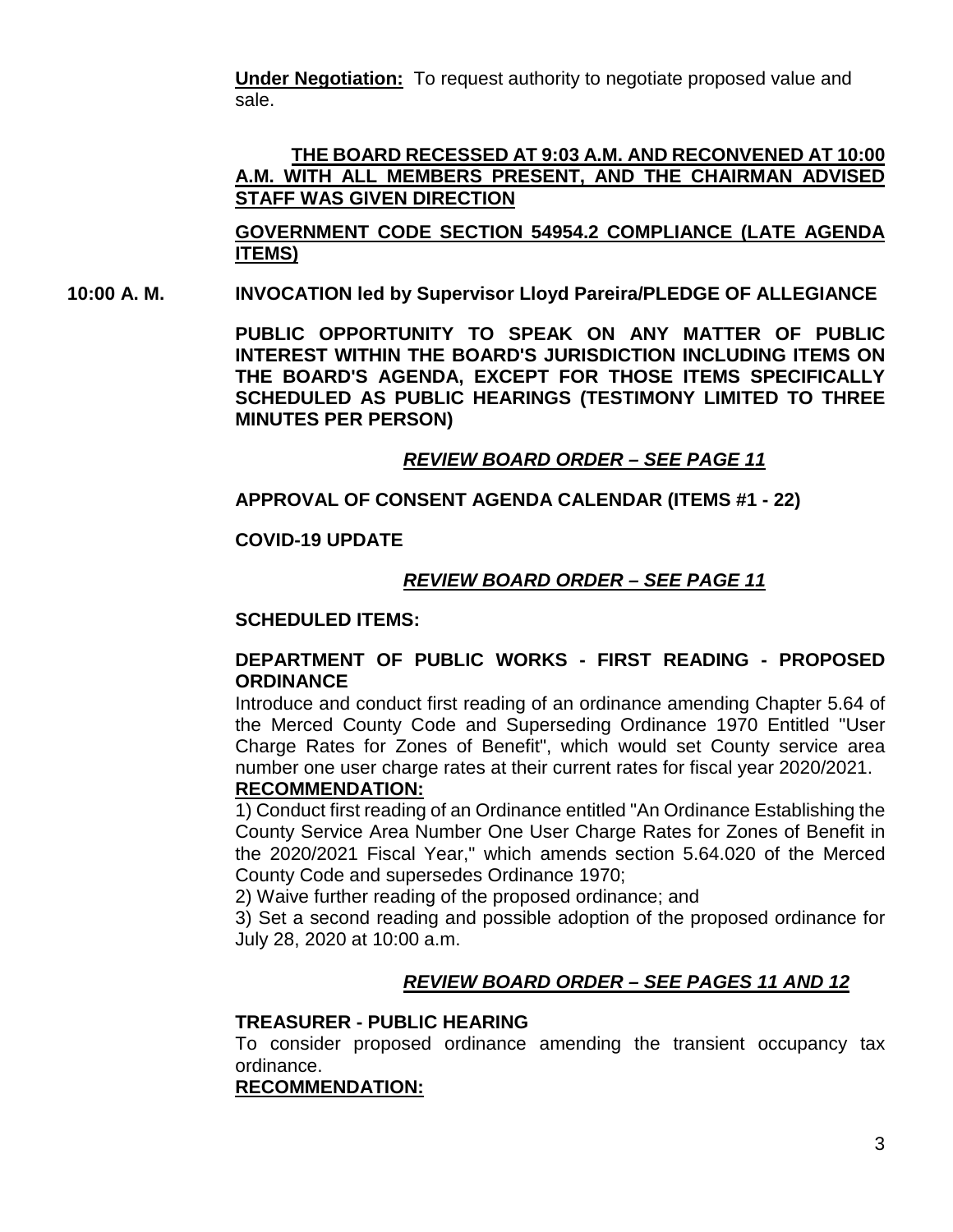1) Introduce the proposed Ordinance entitled "An Ordinance amending and revising chapter 5.32 of the Merced County Code regarding Transient Occupancy Tax" (Amends Ordinance number 1748 and Merced County Code Chapter 5.32);

- 2) Waive further reading;
- 3) Open Public Hearing and receive testimony;
- 4) Close Public Hearing; and
- 5) Adopt the proposed Ordinance.

# *REVIEW BOARD ORDER – SEE PAGES 12 AND 13*

### **REPORTS/BOARD DIRECTION**

County Executive Officer, County Counsel, Board of Supervisors Members

## CONSENT CALENDAR (Items # 1-22) **APPROVED AS RECOMMENDED AYES: ALL**

Public Works

- 1. Approve Budget Transfer in the amount of \$3,500,000 increasing the appropriation for the Campus Parkway project.
- 2. Approve Budget Transfer in the amount of \$205,563 to cover costs to repair flood damage in the Planada Senior Center. (4/5 Vote Required).

### Behavioral Health and Recovery Services

- 3. Approve and authorize the Chairman to sign Amendment Contract No. 2016265 with Crestwood Behavioral Health, Inc., for Institute for Mental Disease facility services, updating the insurance terms to meet County standards, and revising Exhibits A & B.
- 4. Approve and Authorize the Chairman to sign Amendment Contract No. 2016264 with Willow Glen Care Center for Residential Care for Consumers, updating the insurance to meet County standards, amending Exhibits B & E, and adding Exhibit W.
- 5. Approve and Authorize the Chairman to sign Amendment Contract No. 2017185 with Merced Drug for the provision of pharmacy services to clients and bulk pharmaceuticals to Marie Green Psychiatric Center, revising Exhibit A.
- 6. Approve and Authorize the Chairman to sign Amendment Contract No. 2018214 with Community Social Model Advocates, Inc. for the provision of perinatal residential substance abuse services, updating the insurance to meet County standards, amending pricing conditions, and amending Exhibits L, S & T.
- 7. Approve and Authorize the Chairman to sign Amendment Contract No. 2017199 with California Psychiatric Transitions, for client placement services, updating the insurance to meet County standards, amending Exhibits A & B.
- 8. PULLED
- 9. Approve and Authorize the Chairman to sign Amendment Contract No. 2019188 with Merced County Office of Education for services provided through the Caring Kids Program, as part of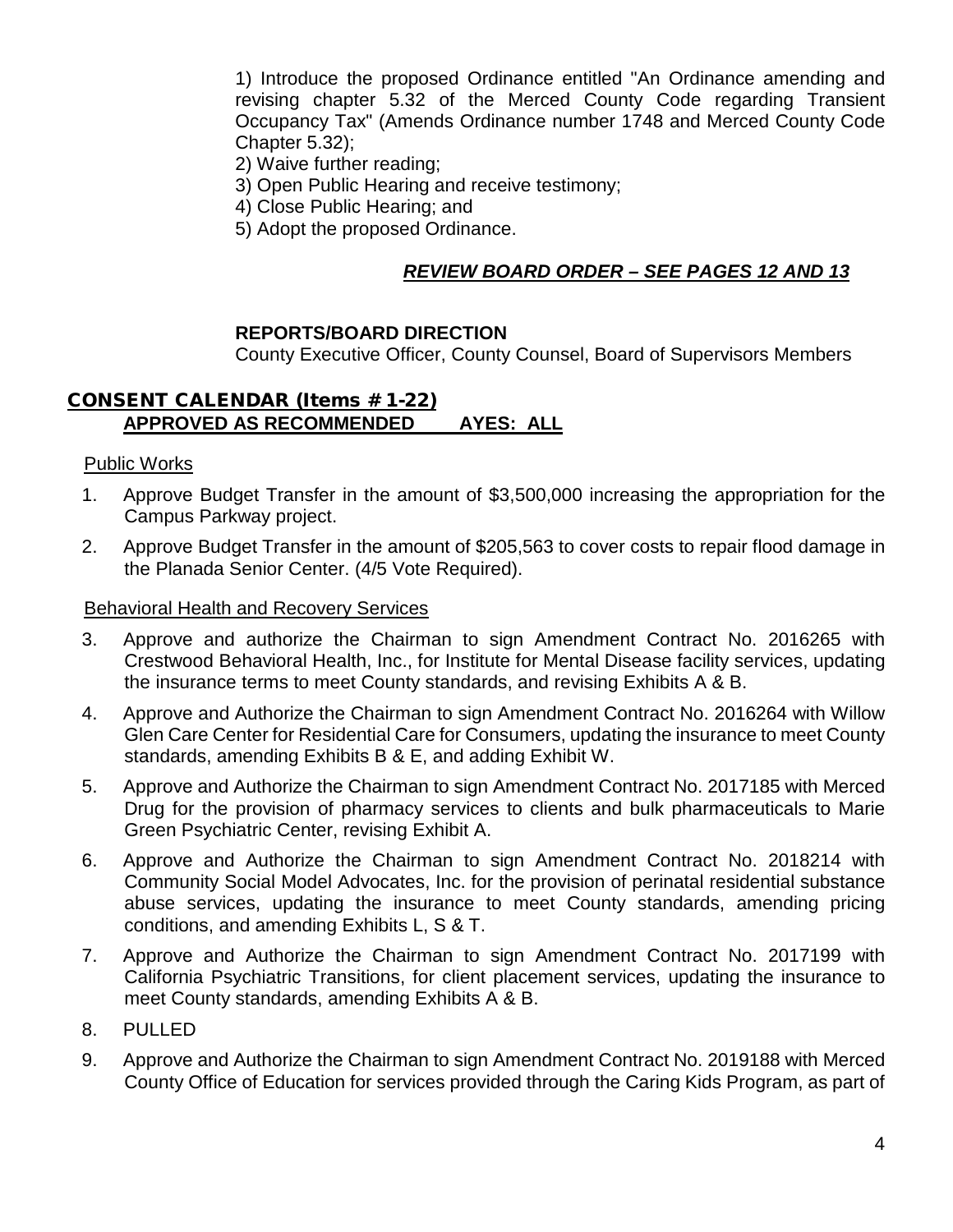the Mental Health Services Act, amending pricing conditions, updating the insurance to meet County standards, and revising Exhibit A, B, C and M.

## Community and Economic Development

10. Set Public Hearing for July 28, 2020 at 10:00 a.m. to consider adoption of an ordinance approving development agreement DA19-001 between the County of Merced and applicants AKT Santa Nella Investors, LLC. and RCI-SN Parkway 348, LLC for a proposed project involving 1,836 homesites generally located east of State Highway 33 between the Delta Mendota Canal and the California Aqueduct.

# *REVIEW BOARD ORDER – SEE PAGE 13*

11. Set Public Hearing for July 28, 2020 at 10:00 AM to consider the General Vacation of F Street, from its intersection with Airflight Drive to its intersection with Academy Drive (approximately 315 feet in length), at the Mid-California International Trade District at Castle.

### Administrative Services

12. Approve and Authorize the Chairman to sign Amendment Contract No. 2010124 with Tyler Technologies for services in support of the integration of the County's Livescan system.

### Child Support Services

13. 1) Proclaim August 2020 as Child Support Awareness Month in Merced County; and 2) Authorize the Department of Child Support Services to solicit and accept donations for giveaway of school supplies for families.

#### Probation

- 14. Approve and Authorize the Chief Probation Officer to sign Amendment Contract No. 2017145 with the Board of State and Community Corrections, to collaborate with community-based organizations to support transition-age young adults, ages 18-24, in the Los Banos community.
- 15. Proclaim the week of July 19-25, 2020, as Probation Services Week in Merced County.

#### **Sheriff**

16. Approve and Authorize the Sheriff to sign Amendment Contract No. 2019317 with the Board of State and Community Corrections to provide mental health training for Corrections personnel.

#### Workforce Investment

- 17. Accept Modification six (6) to Subgrant AA011015 (Amendment Contract No. 2019275) to incorporate Workforce Innovation and Opportunity Act (WIOA) Governor's Discretionary funding for the Workforce Accelerator (WAF).
- 18. Accept Modification seven (7) to Subgrant AA011015 (Amendment Contract No. 2019275) to incorporate a combined total of \$403,563 of the National Dislocated Worker Grant and Dislocated Worker Rd 2 Formula funds.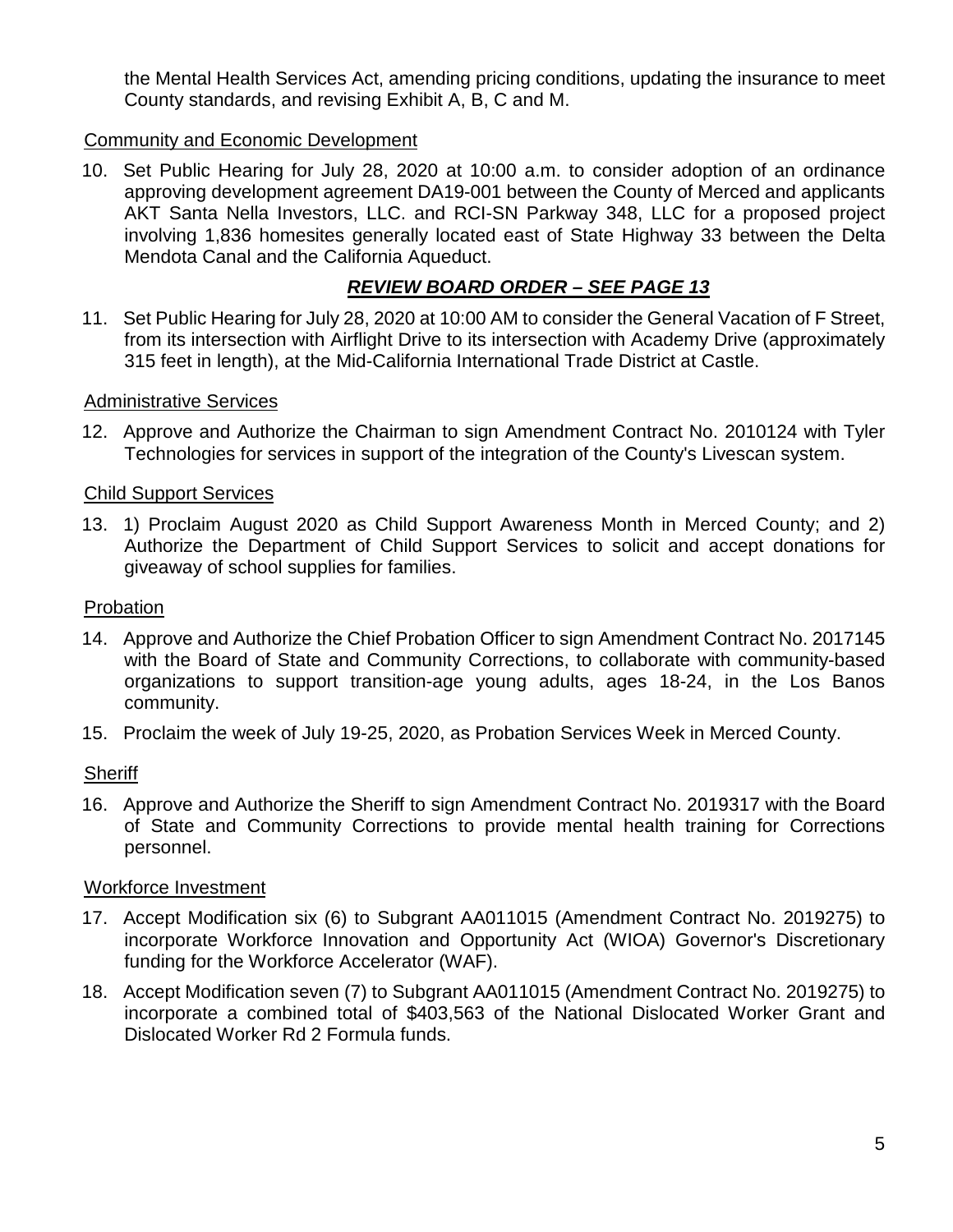## Executive Office

19. Act on Claim for Damages submitted by Antonio Gomez Valdez and Shamar Moore as recommended by Risk Management and County Counsel.

# Board of Supervisors

20. Approve minutes for April 14, 2020, April 28, 2020, and April 28, 2020 - Chowchilla GSA.

# Board Recognition

- 21. Certificate of Recognition to Templo La Hermosa Church for Grand Opening and Ribbon Cutting Ceremony, presented June 20, 2020.
- 22. Certificates of Recognition for Graduation from Merced County Drug Treatment Court to: Luis Tinta-Corona, Tracey Dillard, Stephen Smith, and David Rodriguez, presented June 26, 2020.

# REGULAR CALENDAR

# BOARD ACTION

### PUBLIC WORKS

23. 1) The Director of Public Works requests the Board find that substantial evidence demonstrates that an emergency exists regarding the HVAC system at 1900 Airdrome Entry (Castle), such that the emergency will not permit a delay resulting from a competitive solicitation for bids, and that the action is necessary to respond to the emergency. (4/5 vote required); 2) Pursuant to Public Contract Code section 20134, approve replacing the HVAC system at 1900 Airdrome Entry without adopting plans, specifications, strain sheets or working details and authorize the Director of Public Works to enter into a contract with Young's Air Conditioning upon review by County Counsel and Risk Management, to have the work performed.

# **APPROVED AS RECOMMENDED AYES: ALL**

24. 1) The Director of Public Works requests the Board find that substantial evidence demonstrates that an emergency continues to exist regarding the HVAC Systems at Castle Building 1340, such that the emergency will not permit a delay resulting from a competitive solicitation for bids, and that the action is necessary to respond to the emergency. (4/5 vote required).

# **APPROVED AS RECOMMENDED AYES: ALL**

### HEALTH

25. 1) Approve the Waste Tire Enforcement Grant Agreement (Cycle 27) from the California Department of Resources Recycling and Recovery to support waste tire enforcement activities in the amount of \$77,241; and 2) Authorize the Chair to sign the Grant Agreement.

# **AUTHORIZED CONTRACT NO. 2020130 AS RECOMMENDED AYES: ALL**

26. 1) Approve the Medi-Cal County Inmate Administrative Agreement with the California Department of Health Services to participate in the Medi-Cal County Inmate Program (MCIP); 2) Authorize the Chairman to sign all copies of the agreement; and 3) Adopt the Resolution authorizing the Chairman to sign the Medi-Cal County Inmate Administrative Agreement.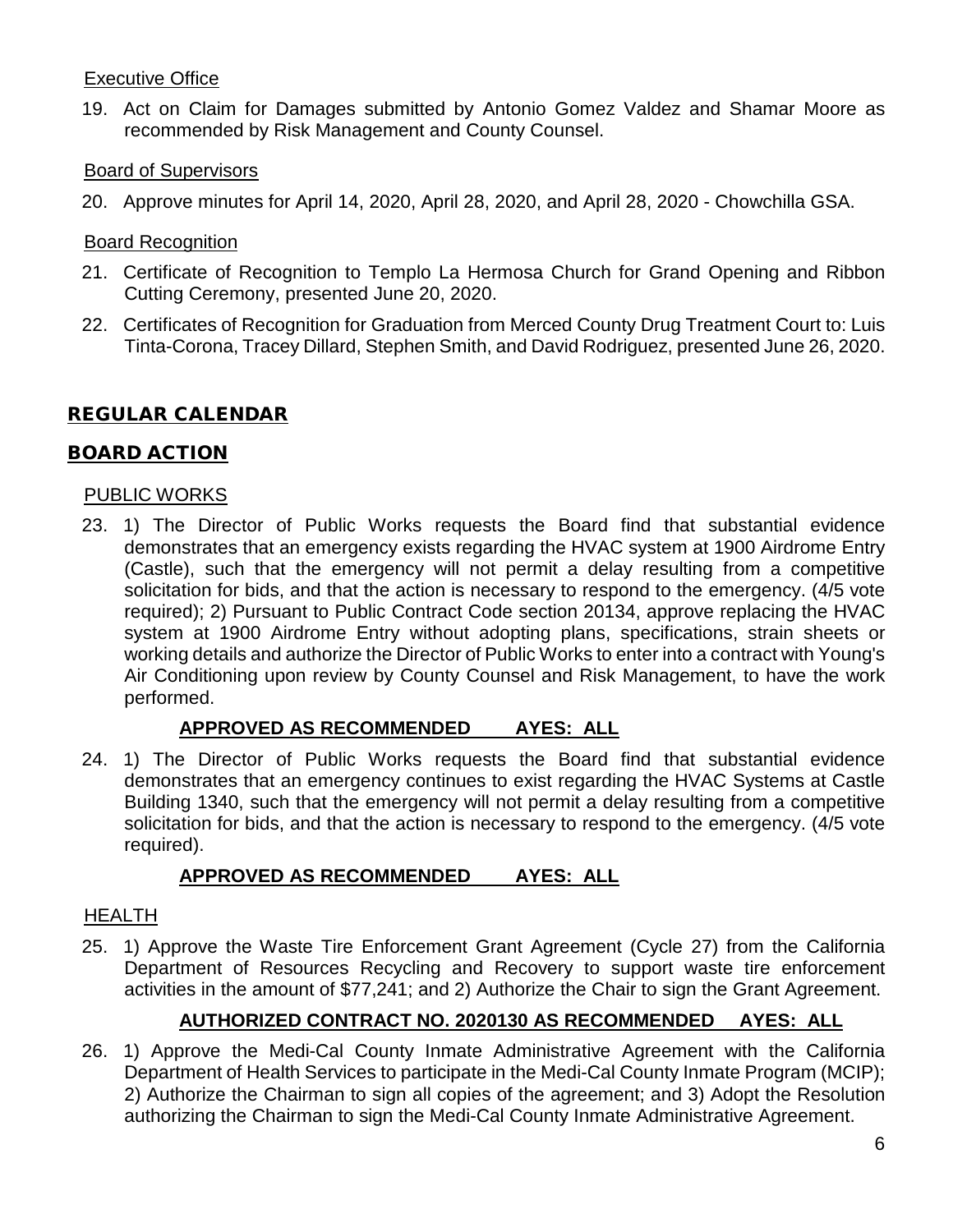### **AUTHORIZED CONTRACT NO. 2020133 AND ADOPTED RESOLUTION NO. 2020- 64 AS RECOMMENDED AYES: ALL**

# BEHAVIORAL HEALTH AND RECOVERY SERVICES

27. 1) Contract with LocumTenens.com, LLC for the placement of licensed psychiatric providers; and 2) The department will return to the Board once the vacant positions have been filled.

# **AUTHORIZED CONTRACT NO. 2020134 AS RECOMMENDED AYES: ALL**

28. Contract with Sierra Vista Child and Family Services, for services provided through the iMatter Program, as part of the Mental Health Services Act.

# **AUTHORIZED CONTRACT NO. 2020135 AS RECOMMENDED AYES: ALL**

### HUMAN SERVICES AGENCY

29. Adopt a Resolution authorizing Merced County Human Services Agency acting as the Collaborative Applicant for the Merced City and County Continuum of Care to apply for and accept the California Emergency Solutions Grants (ESG-CV) allocation.

## **ADOPTED RESOLUTION NO. 2020-65 AS RECOMMENDED AYES: ALL**

30. Adopt a Resolution approving and authorizing the Chairman to execute State Contract #MS-2021-28, and any required forms, between California Department of Aging and Merced County for Senior Case Management Services.

### **AUTHORIZED CONTRACT NO. 2020136 AND ADOPTED RESOLUTION NO. 2020- 66 AS RECOMMENDED AYES: ALL**

# COMMUNITY AND ECONOMIC DEVELOPMENT

31. Contract with Antonio Azevedo for the payment of costs charged by Environmental Planning Partners, Inc. for the preparation of an Environmental Impact Review for the Azevedo Dairy #2 Expansion project (CUP20-004), which is generally located on the East side of S. Highway 59, 0.6 miles South of E. Sandy Mush Road in the Merced area.

# **AUTHORIZED CONTRACT NO. 2020137 AS RECOMMENDED AYES: ALL**

32. Contract with Environmental Planning Partners, Inc., to prepare an Environmental Impact Report for the Azevedo Dairy #2 Expansion project (CUP20-004), which is generally located on the East side of S. Highway 59, 0.6 miles South of E. Sandy Mush Road in the Merced area.

### **AUTHORIZED CONTRACT NO. 2020138 AS RECOMMENDED AYES: ALL**

33. Contract with Antonio Azevedo for the payment of costs charged by Environmental Planning Partners, Inc. for the preparation of an Environmental Impact Review for the Azevedo Dairy #4 Expansion project (CUP20-005), which is generally located on the Southeast corner of W. Roosevelt Road and S. Vineyard Way in the El Nido area.

# **AUTHORIZED CONTRACT NO. 2020139 AS RECOMMENDED AYES: ALL**

34. Contract with Environmental Planning Partners, Inc. to prepare an Environmental Impact Report for the Azevedo Dairy #4 Expansion project (CUP20-005), which is generally located on the Southeast corner of W. Roosevelt Road and S. Vineyard Way in the El Nido area.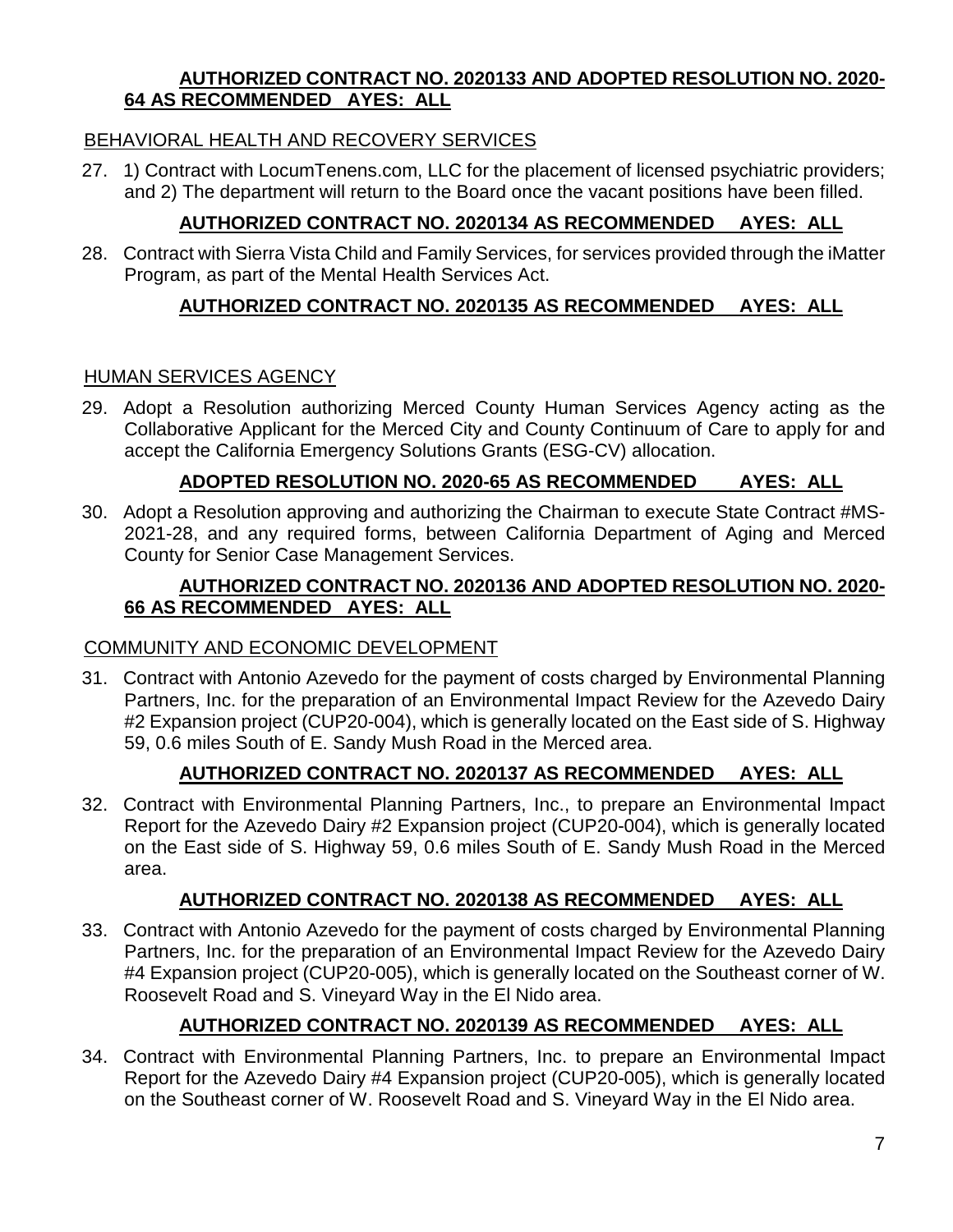## **AUTHORIZED CONTRACT NO. 2020140 AS RECOMMENDED AYES: ALL**

# ADMINISTRATIVE SERVICES

35. Declare assorted motor vehicles (listed on Exhibit A) as Surplus Property as recommended.

# **PULLED – NO ACTION TAKEN**

#### AUDITOR-CONTROLLER

36. Authorize the Auditor/Controller in conjunction with the County Executive Office and County Counsel to execute servicing agreements in substantially the form of the template submitted with the applicable special districts.

## **APPROVED AS RECOMMENDED AYES: ALL**

# FIRE

37. 1) Authorize the Merced County Office of Emergency Services to apply for the California Governor's Office of Emergency Services FY20 Emergency Management Performance Grant, COVID-19 Supplemental (EMPG-S) in the amount of \$96,594; 2) Adopt Resolution authorizing the Office of Emergency Services to execute on behalf of the County of Merced any actions necessary for the purpose of obtaining federal financial assistance provided by the Federal Department of Homeland Security and sub-granted through the State of California; and 3) Direct Fire Chief/Office of Emergency Services Director or designee to return to the Board with the application results and for authorization prior to accepting award.

# **ADOPTED RESOLUTION NO. 2020-67 AS RECOMMENDED AYES: ALL**

38. 1) Authorize the Merced County Office of Emergency Services to seek and apply for grants offered by Federal, State and Private entities, that will support the operations of the Merced County Operational Area; 2) Adopt Resolution authorizing the Office of Emergency Services to execute on behalf of the County of Merced any actions necessary for the purpose of obtaining federal, state or private financial assistance; and 3) Direct Fire Chief/Office of Emergency Services Director or designee to return to the Board with the application results and for authorization prior to accepting any award.

# **ADOPTED RESOLUTION NO. 2020-68 AS RECOMMENDED AYES: ALL**

### WORKFORCE INVESTMENT

39. Accept Master Subgrant AA111015, initiating Workforce Innovation and Opportunity Act (WIOA) Formula youth funding under grant code 301 for Program Year 2020-21 in the amount of \$2,165,502 to provide employment related-services to youth and young adults in Merced County.

# **AUTHORIZED CONTRACT NO. 2020141 AS RECOMMENDED AYES: ALL**

### HUMAN RESOURCES

40. 1) Establish the classification of Extra-Help Contact Tracer-Investigator, classification 0945, salary range \$25.00/hr, and allocate to Budget Unit 40000; 2) Approve the amendments to the Salary Allocation Resolution 06-120; and 3) Approve the amendments to the Position Allocation Resolution 06-120/A.

## **ADOPTED RESOLUTION NOS. 2020-69 AND 2020-70 AS RECOMMENDED AYES: ALL**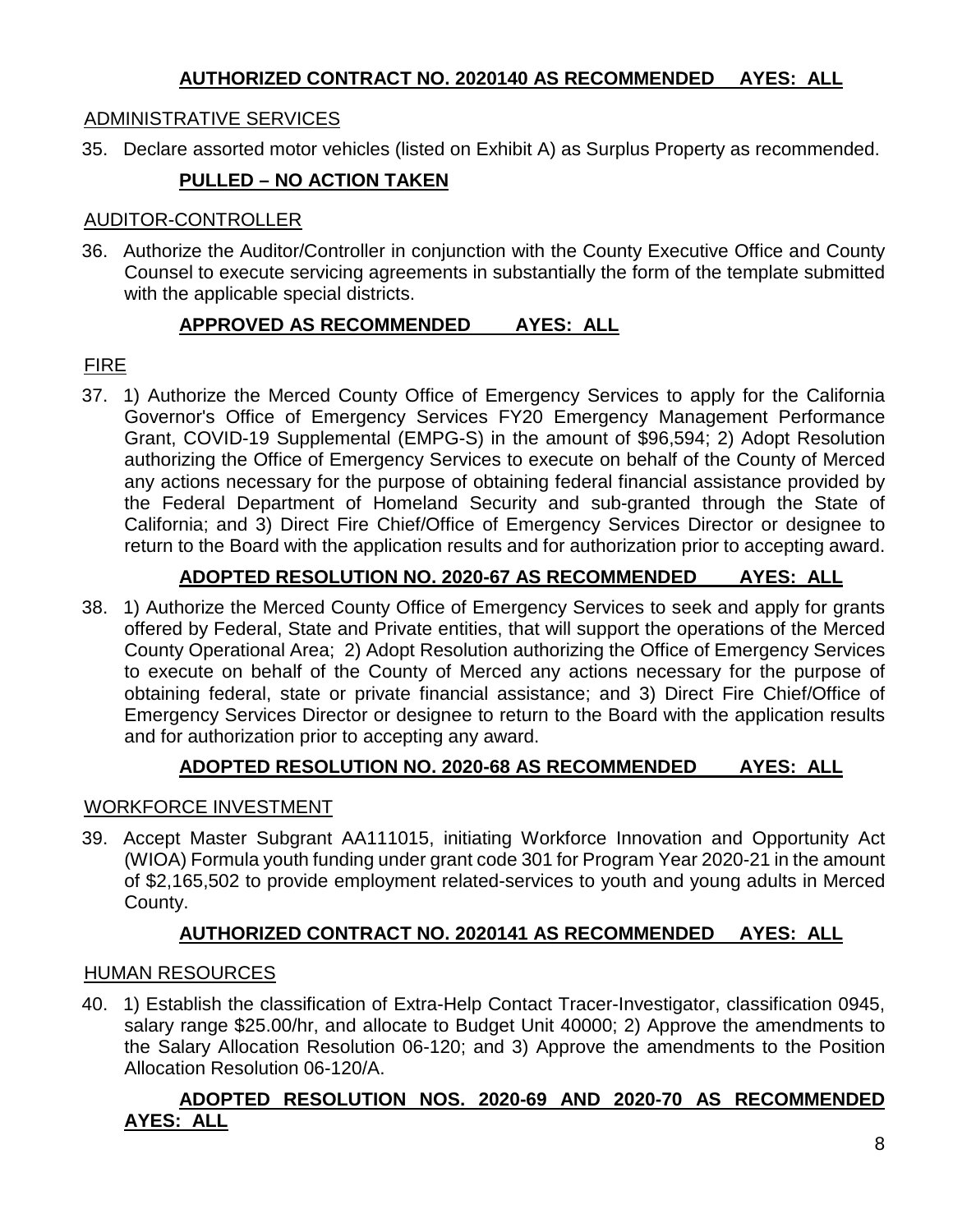# *REVIEW BOARD ORDER – SEE PAGES 13 AND 14*

### EXECUTIVE OFFICE

41. 1) Accept award of \$112,827 from the U.S. Department of Justice, Bureau of Justice Assistance, for Coronavirus Emergency Supplemental Funding Assistance; and 2) Authorize the Deputy County Executive Officer to sign the grant agreement and any associated documents prior to the July 20, 2020 deadline.

### **AUTHORIZED CONTRACT NO. 2020142 AS RECOMMENDED AYES: ALL**

#### BOARD OF SUPERVISORS

42. Adopt a Resolution designating the Merced County Arts Council as the local partner in the California Arts Council State-Local Partnership Program.

#### **ADOPTED RESOLUTION NO. 2020-71 AS RECOMMENDED AYES: ALL**

#### BOARD APPOINTMENTS

43. 1) Appoint Olivia Gomez to the Emergency Medical Care Committee as the District 1 Representative position with a term expiring June 30, 2023; and 2) Reappoint Dewayne Jones to the Emergency Medical Care Committee as the District 5 Representative position with a term expiring June 30, 2024.

### **APPROVED AS RECOMMENDED AYES: ALL**

# BOARD INFORMATION & POSSIBLE ACTION **ACCEPTED AND PLACED ON FILE AYES: ALL**

- 44. Public Works RE: Contract No. 2020046 was awarded to Harris Builders, Inc. of Hilmar, California in the amount of \$3,234,200 for the Merced County Navigation Center and Homeless Shelter located at 1411 'B' Street, Merced, CA.
- 45. Public Works RE: Contract No. 2020047 was awarded to MAG Engineering from Fresno, California in the amount of \$150,000 for the Demolish Kane Building project at 2150 'M' Street, Merced, CA.
- 46. Executive Office RE: Disclosure of donations received in excess of \$10,000.
- 47. California State Water Resources Control Board RE: NBInv AP6 Petition for Temporary Transfer under License 4934 (Application 1195). (On file with the Clerk).
- 48. WARN Notices: Golden Valley Health Centers 857 West Child Avenue, 847 West Child Avenue, Merced, and 1910 Customer Care Way, Atwater. (On file with the clerk).
- 49. Merced County Mosquito Abatement District RE: General Manager's Report for May 19th through June 16th, 2020.
- 50. State of California Natural Resources Agency RE: Notification of Status Review for Proposed Mountain Lion Evolutionarily Significant Unit.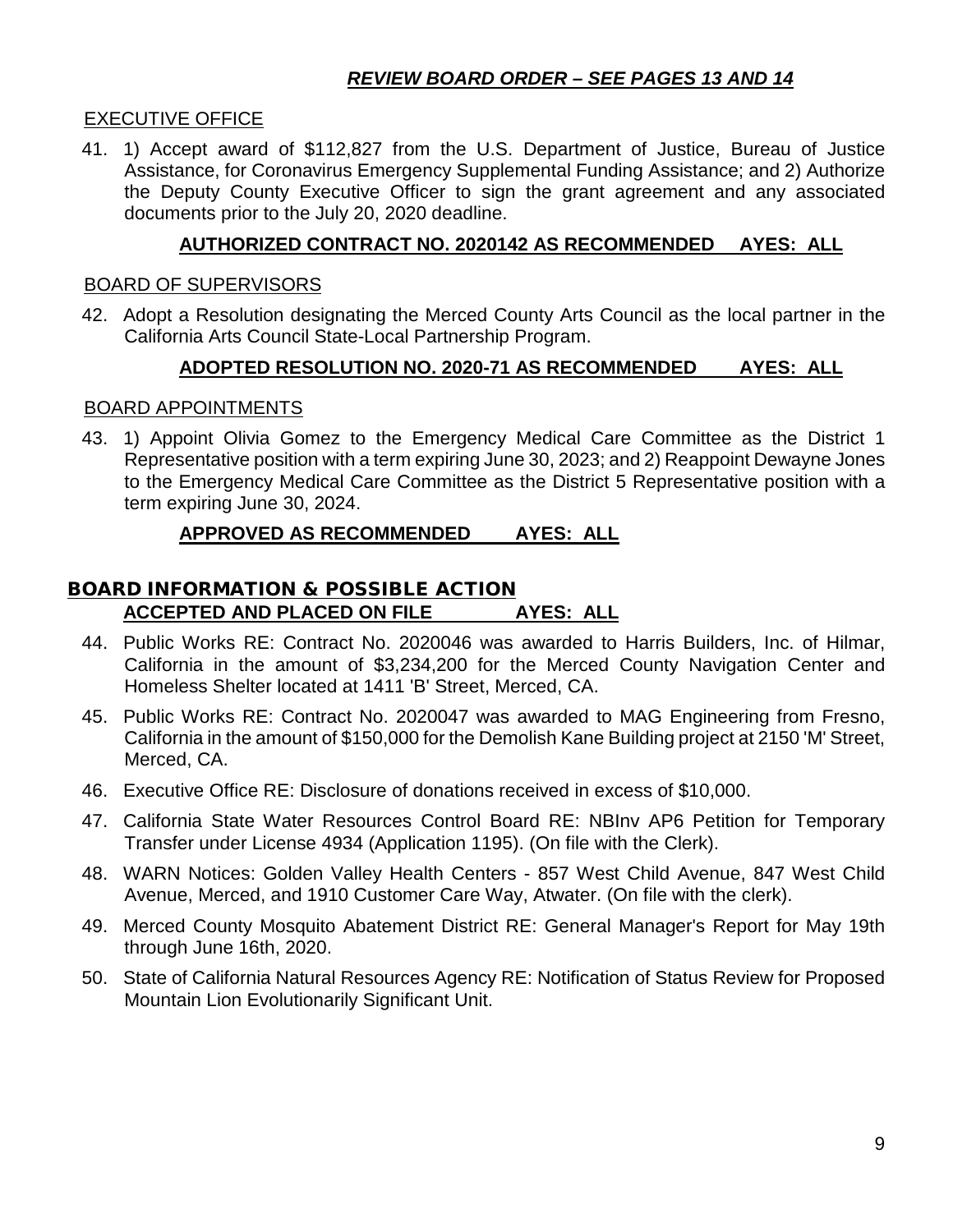## **THE BOARD RECESSED TO MEET AS A MERCED COUNTY CHOWCHILLA GROUNDWATER SUSTAINABILITY AGENCY AND RECONVENED TO MEET AS A BOARD OF SUPERVISORS**

### **THE BOARD ADOPTED RESOLUTIONS IN MEMORY OF BILL CHIAT AND NADA PAZIN AND ADJOURNED THE MEETING AT 12:29 P.M. UNTIL TUESDAY, JULY 28, 2020, AT 10:00 A.M.**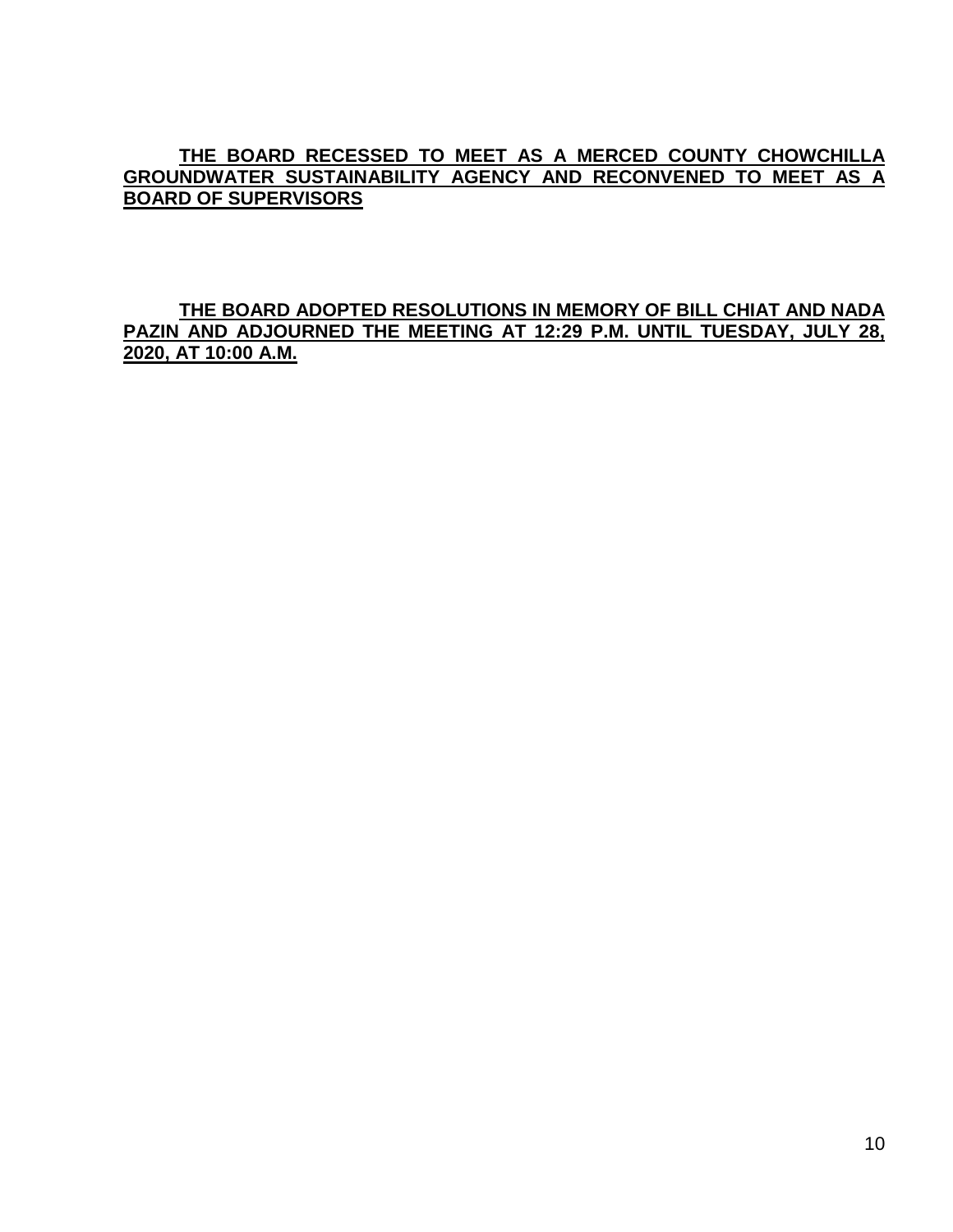### **10:00 A.M. SCHEDULED ITEM PUBLIC OPPORTUNITY**

*Public Comments received via email for Public Opportunity and Scheduled Items are on file with the Clerk.*

Raymond Cox, Merced resident comments how upset he is with the Governor's statement yesterday regarding churches being shut down again.

Debora Villalvazo, Kenny Vo, and Jerry Vue, Interns for Supervisor Lor introduce themselves to the Board and the Community.

Present: Espinoza, Lor, McDaniel, Pareira, Silveira

#### **10:00 A.M. SCHEDULED ITEM 2020-07-14 COVID-19 UPDATE**

Dr. Nanyonjo-Kemp, Public Health Director opens and introduces Dr. Sullivan, Supervising Epidemiologist who will be reviewing the powerpoint presentation with her.

A powerpoint presentation is given covering the following: COVID-19 Symptoms, COVID-19 Transmission, Reduce Transmission – Stay "SMART", Current Merced County Case Count, Merced County COVID-19 Deaths, Demographics as of July 13, 2020, State Metrics: Attestation vs. Watchlist, Attestation Metrics, Current State Watchlist Metrics, Merced County Placed on State Watchlist, Sectors Required to Close, State Action Steps to Reduce Transmission, Operational Changes, Containment vs. Mitigation Update, Case Investigator Duties, New Operation Workflow, New COVID-19 Test Site on Westside, and Alternative Care Sites (ACS).

David Mirrione, Assistant County Executive Officer reviews powerpoint slides covering: Outreach Projects, Ready2Open Merced County and COVID-19 Grant Funding.

The Board has lengthy discussion on the update. Present: Espinoza, Lor, McDaniel, Pareira, Silveira

# **10:00 A.M. SCHEDULED ITEM**

### **2020-07-14 PUBLIC WORKS – FIRST READING – PROPOSED ORDINANCE**

The time and date previously scheduled to introduce and conduct first reading of an ordinance amending Chapter 5.64 of the Merced County Code and Superseding Ordinance 1970 entitled "User Charge Rates for Zones of Benefit", which would set County service area number one user charge rates at their current rates for fiscal year 2020/2021.

Dana Hertfelder, Director of Public Works gives an overview of the ordinance and states that the User Charge Rates for Zones of Benefit in County service area number one are set at the beginning of each fiscal year and further states that the rates will remain the same as last year and there will not be an increase this year.

Supervisor Pareira comments that we are not raising the rates and that this does not happen very often and thanks Mr. Hertfelder and his staff for being able to keep the rates the same.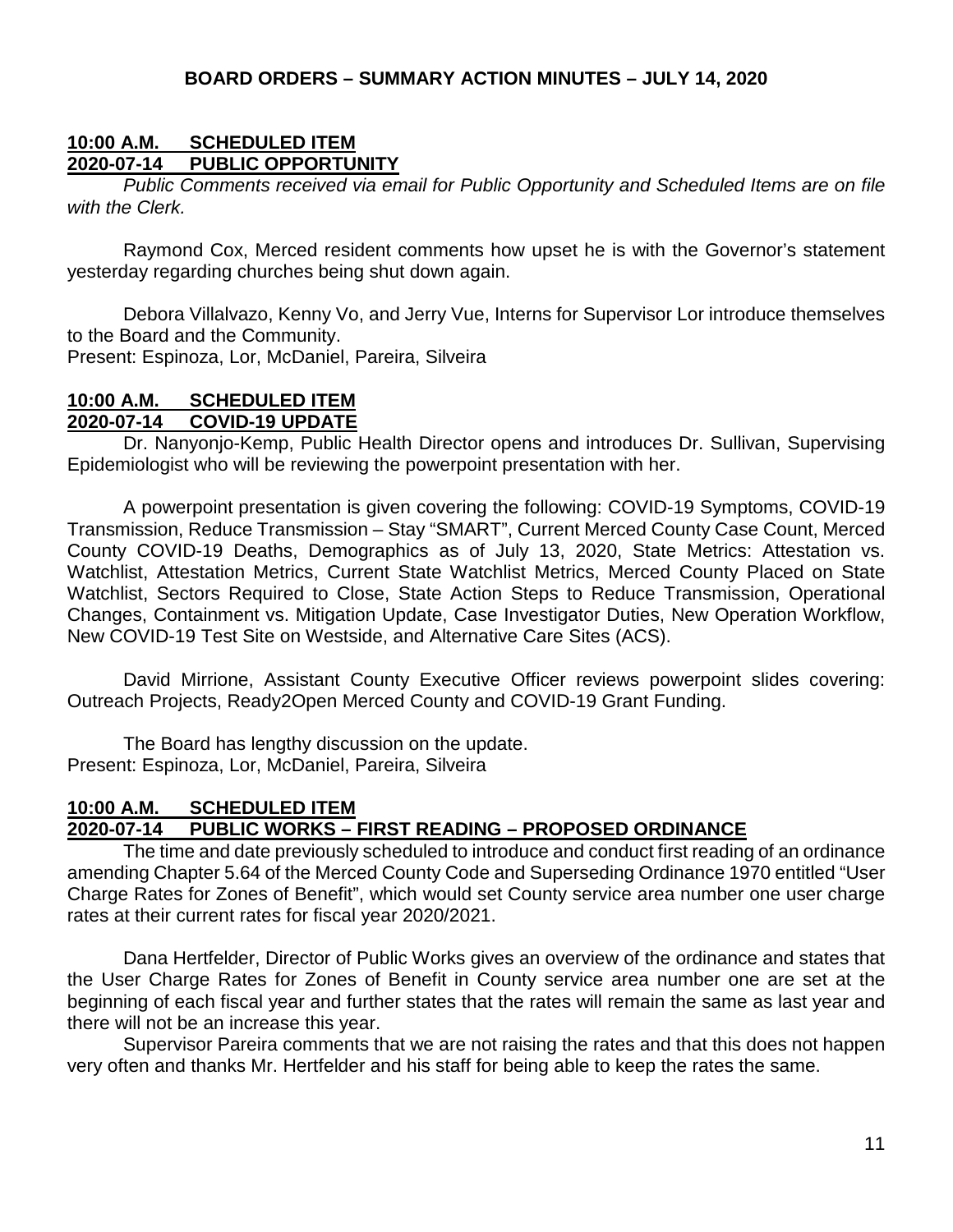Upon motion of Supervisor Lor, seconded by Supervisor McDaniel, duly carried, the Board waives further reading of the proposed ordinance and sets a second reading and possible adoption of the proposed ordinance for July 28, 2020 at 10:00 a.m. Ayes: Espinoza, Lor, McDaniel, Pareira, Silveira

#### **10:00 A.M. SCHEDULED ITEM 2020-07-14 TREASURER – PUBLIC HEARING**

The time and date previously scheduled to consider proposed ordinance amending the transient occupancy tax ordinance.

Karen Adams, Treasurer-Tax Collector gives an overview of the proposed ordinance and states that it has not been amended since 2005 and there will not be a rate increase.

Supervisor Pareira asks for clarification for the public and states that currently the code says that they have 30 days after they start operations, to register with the Treasurer-Tax Collector and it will change to registering before they start operations with the Community and Economic Development Department.

Ms. Adams clarifies and states that is in regards to their short-term rental zoning ordinance, which is a separate ordinance for that division. She further states that to operate a hotel in Merced County you need to register with the Treasurer-Tax Collector's office.

Supervisor Espinoza questions if our numbers for short-term rentals in the County are increasing.

Ms. Adams states that would be a question for the Community and Economic Development Department.

Steve Maxey, Deputy Director of Planning responds that they have not seen any increase in regards to short-term rentals. He states that in regards to Supervisor Pareira's earlier question on the process, as they are permitted through the Community and Economic Development department and go through the building permit process they would then refer those applications to the Treasurer-Tax Collector's office.

Upon motion of Supervisor McDaniel, seconded by Supervisor Silveira, duly carried, the Board waives further reading of the ordinance. Ayes: Espinoza, Lor, McDaniel, Pareira, Silveira

The Chairman opens the Public Hearing and asks if there is anyone present wishing to speak.

No one speaks.

The Chairman closes the Public Hearing.

Upon motion of Supervisor McDaniel, seconded by Supervisor Silveira, duly carried, the Board adopts Ordinance No. 1992 amending and revising chapter 5.32 of the Merced County Code regarding transient occupancy tax (Amends Ordinance No. 1748 and Merced County Code Chapter 5.32).

Ayes: Espinoza, Lor, McDaniel, Pareira, Silveira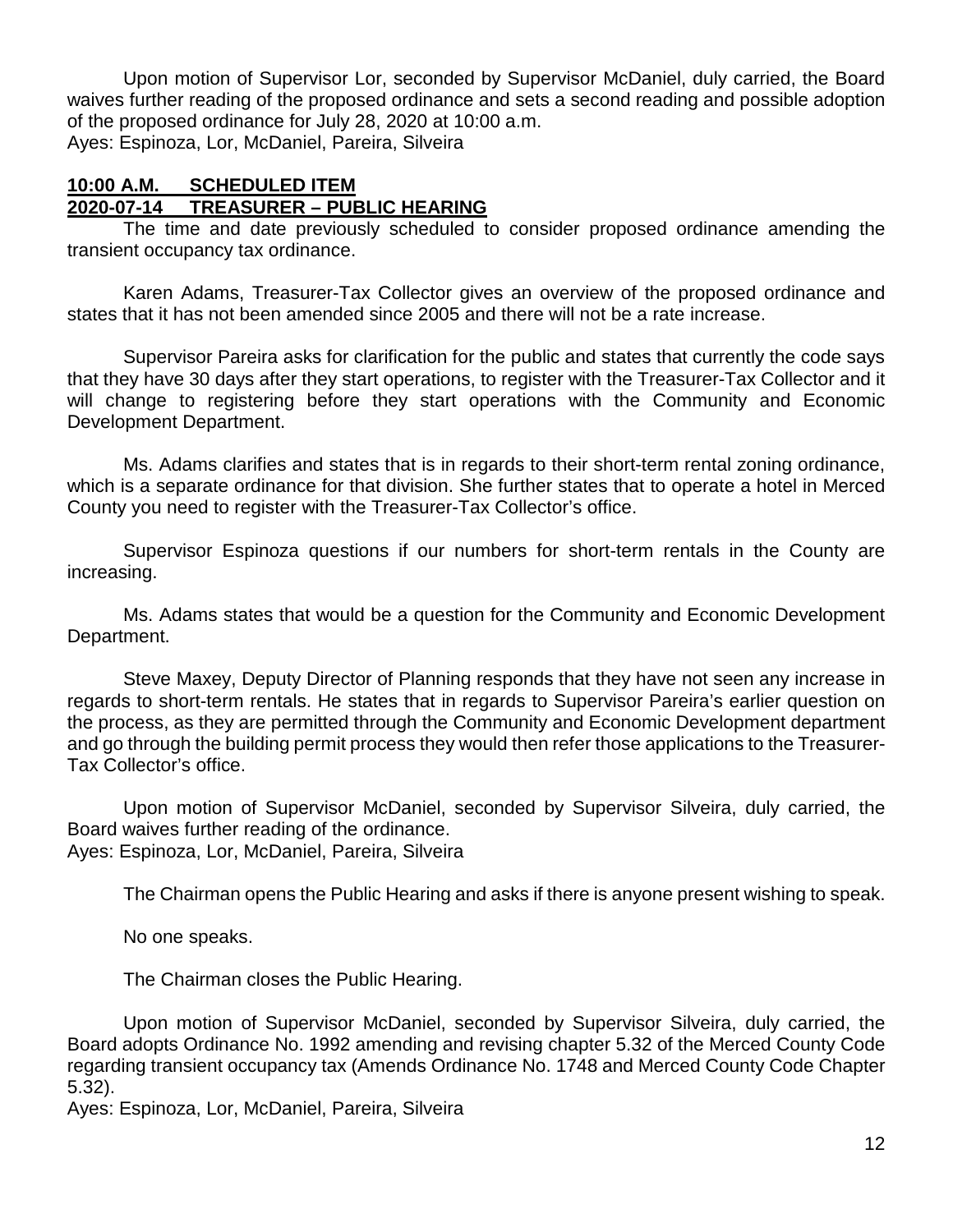#### **CONSENT ITEM NO. 10 2020-07-14 COMMUNITY AND ECONOMIC DEVELOPMENT**

The Clerk announces item to set Public Hearing for July 28, 2020 at 10:00 a.m. to consider adoption of an ordinance approving development agreement DA19-001 between the County of Merced and applicants AKT Santa Nella Investors, LLC. And RCI-SN Parkway 348, LLC for a proposed project involving 1,836 homesites generally located east of State Highway 33 between the Delta Mendota Canal and the California Aqueduct is before the Board for consideration.

Supervisor Espinoza comments that this is an old development in Santa Nella and questions if they will be receiving a map, he is concerned about parks and wants to make sure a decent size park will be provided for the community.

Jim Brown, County Executive Officer states that they will be providing a map before the Public Hearing on July 28, 2020.

Upon motion of Supervisor Lor, seconded by Supervisor McDaniel, duly carried, the Board sets Public Hearing for July 28, 2020 at 10:00 a.m. to consider adoption of an ordinance approving development agreement DA19-001 between the County of Merced and applicants AKT Santa Nella Investors, LLC. And RCI-SN Parkway 348, LLC for a proposed project involving 1,836 homesites generally located east of State Highway 33 between the Delta Mendota Canal and the California Aqueduct.

Ayes: Espinoza, Lor, McDaniel, Pareira, Silveira

# **ACTION ITEM NO. 40**

# **2020-07-14 HUMAN RESOURCES**

The Clerk announces item to establish the classification of Extra-Help Contact Tracer-Investigator, classification 0945, salary range \$25.00/hr, and allocate to Budget Unit 40000; and approving amendments to the Salary Allocation Resolution 06-120; and amendments to the Position Allocation Resolution 06-120/A is before the Board for consideration.

David Mirrione, Assistant County Executive Officer gives an update on the item. He states that earlier in the COVID-19 update they spoke about grants that were being secured and one of the grants secured was through the State of California's EDD for the receipt of Federal dollars to do paid work experience for folks who are unemployed or are impacted by the COVID-19 pandemic and we would be able to use those dollars to pay for the services for extra help. He further stated how the Department of Workforce Investment in partnership with Public Health would bring on individuals to assist in those efforts using funds they applied for months ago.

Supervisor Pareira questions how does this work in conjunction with someone that is on unemployment.

Mr. Mirrione responds that an individual that would like to take part in this would go through the normal process at WorkNet where they would be determined through eligibility; they would have to show that they are either receiving unemployment, exhausted unemployment or impacted by COVID-19. He further states they are working with clients who are in the program, that have expressed interest, they would be bilingual positions, they would enroll them, if they were not already, and they would go into the program. He further states they would become extra help employees of